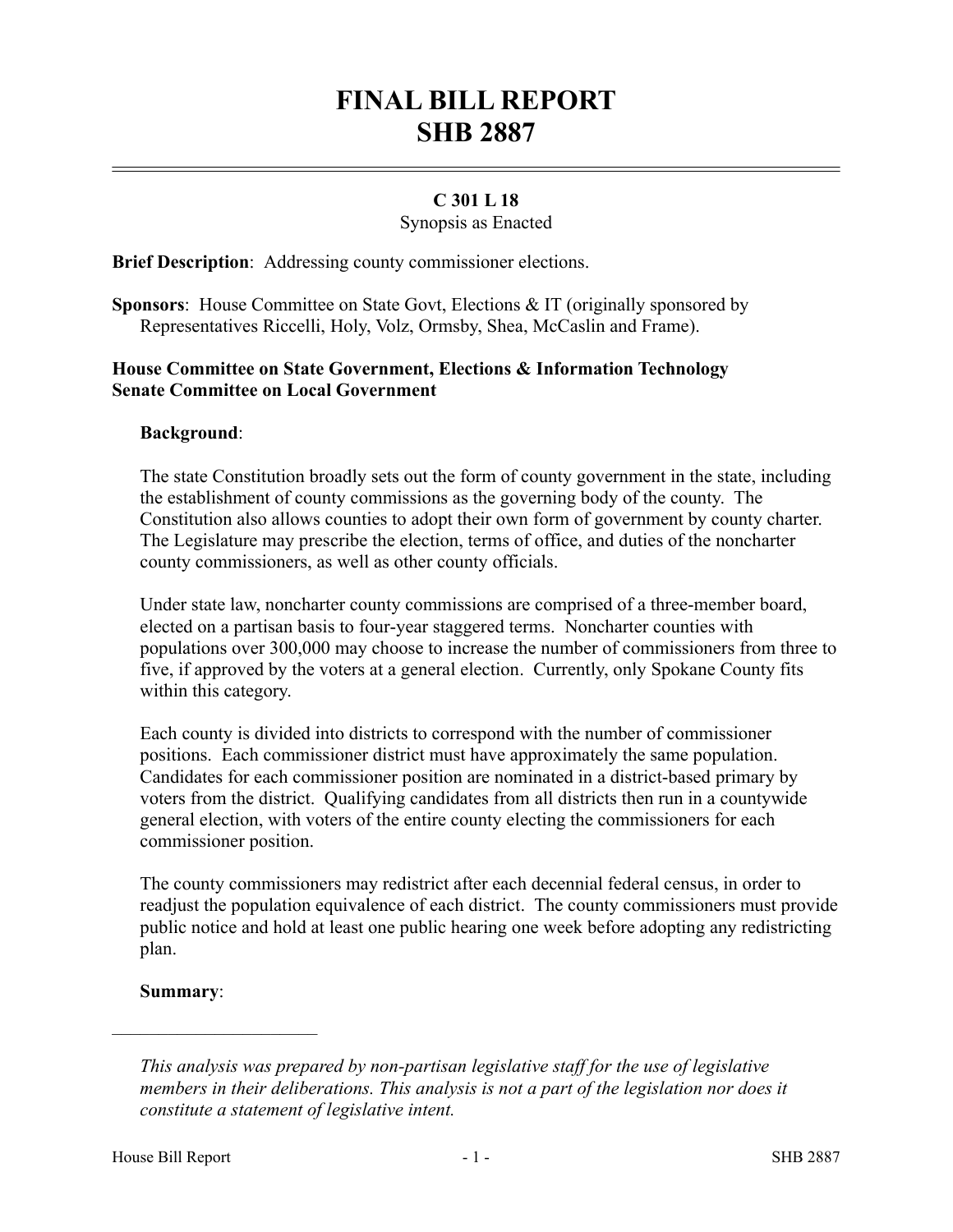Beginning in 2022, each noncharter county with a population at or over 400,000 must provide district-based general elections, where voters within each commissioner district elect the commissioner from their district. Any commissioner with over one year left on his or her term by the end of the 2022 election is subject to the new election. The initial term of the new commissioner positions must be staggered.

To implement the new district election system, the qualifying county must establish a fivemember redistricting committee by April 30, 2021, to adopt a districting plan for the county. The state legislators whose districts are partially or wholly within the qualifying county may select four of the members of the committee, with such state legislators from each caucus of the House of Representatives and the Senate selecting one member of the committee, respectively. If by April 1, 2021, any of the four members have not been appointed, then the legislative leader of the caucus not making the selection may make the appointment.

The fifth member of the committee must be selected by a majority of the other four members. If the fifth member is not appointed by April 15, 2021, then the county board of commissioners must make the appointment. The fifth member serves as the nonvoting chair of the committee.

Members of the committee must be registered voters and residents of the county, may not have lobbied or contracted with the county within the previous two years, and may not have been appointed or elected as a legislative, county, or party official within the previous two years of appointment. Committee members may not engage in campaign activities while serving on the committee.

Within four months of formation, the committee must prepare and publish a draft districting plan, which divides the county into five commissioner districts. Each district must, as nearly as possible, be compact and contiguous, include natural communities and equal populations, and correspond with election precincts. The committee must prepare the draft in public meetings and the committee records must be made public.

Within 60 days of publication, the committee may adopt the plan, after soliciting comments, holding at least one hearing, and amending the draft as needed. If the committee does not adopt a plan within 60 days, then it must submit the plan to the state Redistricting Commission (Commission) with instructions to approve a districting plan for the county. Within 60 days of receiving notice, the Commission must convene to approve a districting plan for the county.

The districting plan becomes effective once the county redistricting committee or the state Commission submits the districting plan to the county auditor. The county redistricting committee must reconvene each year ending in one to draft and adopt a new districting plan in accordance with the same process.

### **Votes on Final Passage:**

| House 83 14 |  |                               |
|-------------|--|-------------------------------|
|             |  | Senate 38 10 (Senate amended) |
|             |  | House 81 15 (House concurred) |